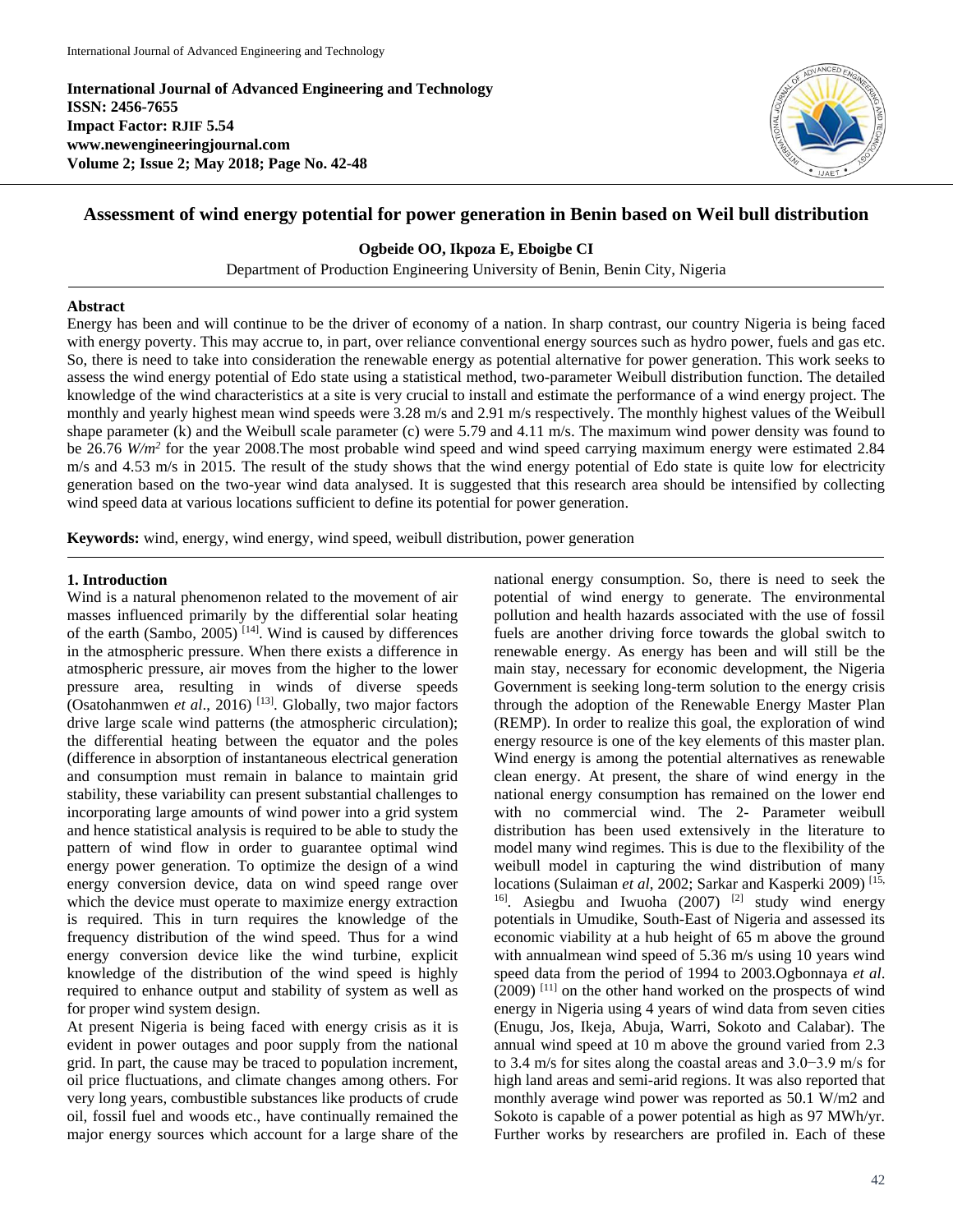initiatives, in the limits of their uncertainties, have identified that great prospects exist for wind energy utilization for power. Fadare (2008)<sup>[6]</sup> carriedout a statistical analysis of wind energy potential in Ibadan in Oyo State of Nigeria, using the Weibull distribution function and 10 years daily wind speed data from the period of 1995 to 2004. He reported an average wind speed and power density of 2.947 m/sand 15.484 W/m<sup>2</sup> for the City. Fagbenle *et al*. (2011) [7] carried out an assessment of wind energy potential of Maiduguri and Potiskum, two sites in north-east Nigeria with 21 years monthly mean wind data at 10m height based on weibull distribution and found out that the average monthly mean wind speed variation for potiskum ranged from 3.90 to 5.85m/s, while for Maiduguri ranged from 5.10 to 5.59m/s and The wind power density ranged from 102.54 to 300.13w/m<sup>2</sup> for potiskum and it ranged from 114.77 to 360.04w/m<sup>2</sup> for Maiduguri. Ojosu and Salawu (1990)<sup>[12]</sup> presented a statistical and cost benefit analysis of wind energy availability in different parts of the country, 15 years monthly averages (1968-1983) were used. In their analysis, he used weibull distribution methods for all the stations Maiyama *et al*. (2013) [8] carried out assessment of wind energy potentials for Electricity Generation in Sokoto, Nigeria with wind data for one year (2010), and found that the average annual wind speed for the year was 5.15m/s which is sufficient for electricity generation. Odo *et al.* (2013)<sup>[9]</sup> developed regression time series models for predicting wind potential for wind energy applications in rural locations of Nigeria and found out that wind speed correlates with ambient temperature in simple polynomial of 3<sup>rd</sup> degree. Dikko and Yahaya (2012)<sup>[4]</sup>, carried out evaluation of wind power density in Gombe, Yola and Maiduguri, Nigeria using 12years monthly wind speed covering period of 1994 to 2005 based on weibull and Raleigh distribution and found out that weibull distribution give best fit model that describes the wind speed data at 10m height than the Raleigh models. Osatohanmwen *et al*. (2016) [13] carried out a statistical analysis of wind Energy potential in Benin city using the 2 parameters weibull distribution the results obtained indicate that weibull distribution provides a very good fit for the data, and also Benin city lies in the low wind speed Zone of the country with a relatively small wind energy output potentials. Duvuna et al. (2014)<sup>[5]</sup> carried out a statistical analysis of wind Energy potential Based on weibull and Rayleigh models in North-East Nigeria using sixteen (16) years mean monthly wind speed data covering the period of 1997-2012. The result show that Rayleigh is the best fit model that describes the wind speed data at 10m height and weibull model was found to present the actual probability of the wind speed data. Pilot study was carried out on wind data analysis for Benin City by Azi *et al*. (2013) [3] . The work established actual wind data at 10 metres height in Benin City. A study was also carried out on analysis of wind energy potential for power generation in Benin Based on Regression Time series by Ogbeide et al. (2018)<sup>[10]</sup>. The work Predicted an average wind speed of 3m/s in Benin. The essence of this study is to assess the wind energy potential of Edo state for electricity generation by using the wind data recorded at Benin airport meteorological station using statistical analysis: the weibull distribution. The result of this analysis could render relevant

information to estimate wind turbine performance at a given geographical location.

### **2. Methodology**

### **2.1 Research design**

The research design set out to evaluate the wind energy potential for power generation. Wind speed is essentially the major input that determine the output of a given wind turbine. As a consequence of this single factor, it is necessary to have the knowledge of the wind speed characteristics. This is to say that, variability of wind speed in a typical region is important as its consideration will the efficiency and performance of wind turbine. Research design contains the population of study, samples, sampling techniques and methods of analysis alongside respective theoretical formulations on the statistical methods of analysis. The statistical tools employed in this work, is Weibull distribution analysis. For this research, Benin City is considered as the sample, within which wind speed data are collected. Then, the population of study is Edo state.

## **2.2 Source of data collection**

In this study, we use 2 years (2015 to 2016) daily averages of wind speed data at 10 m meteorological height, for Benin (6.4°N; 7.0°E),obtained from the data bank of Nigerian Meteorological Agency (NIMET) located at Benin local airport. The data gives information on the daily average wind speed distributions of the locations over the study period, from which the monthly and yearly average data were calculated for the current analysis.

# **2.3 Sample and sampling techniques**

As started earlier, the population of the study is Edo state. Benin airport is the geographical zone at which cup anemometer readings of wind speed data were collected. The sampling technique is purposive. Since wind speed is a random variable, for this reason statistical techniques is used. In this study, Benin Airport is the geographical location for modelling.

# **2.4 Method of data analysis**

Statistical method of Weibull distribution function analysis was used to analysed the Data Obtained in this study.

## **2.4.1 Weibull distribution function**

Wind speeds have usually wide ranges and cannot be considered sufficient for obtaining a clear view of the available wind potential. In order to minimize the required time and expenses for processing long-term, usually hourly, wind speed data, it is preferred to describe the wind speed variations using statistical functions. The 2-parameter Weibull function can be used for this purpose as one can adjust the parameters to suit for a period of time, usually 1 month or 1 year. This can be used widely both in wind speed and wind energy analysis.

The wind speed probability distribution function indicates the fraction of time for which a wind speed possibly prevails at the area under investigation. The wind speed probability density function can be calculated by the following equation.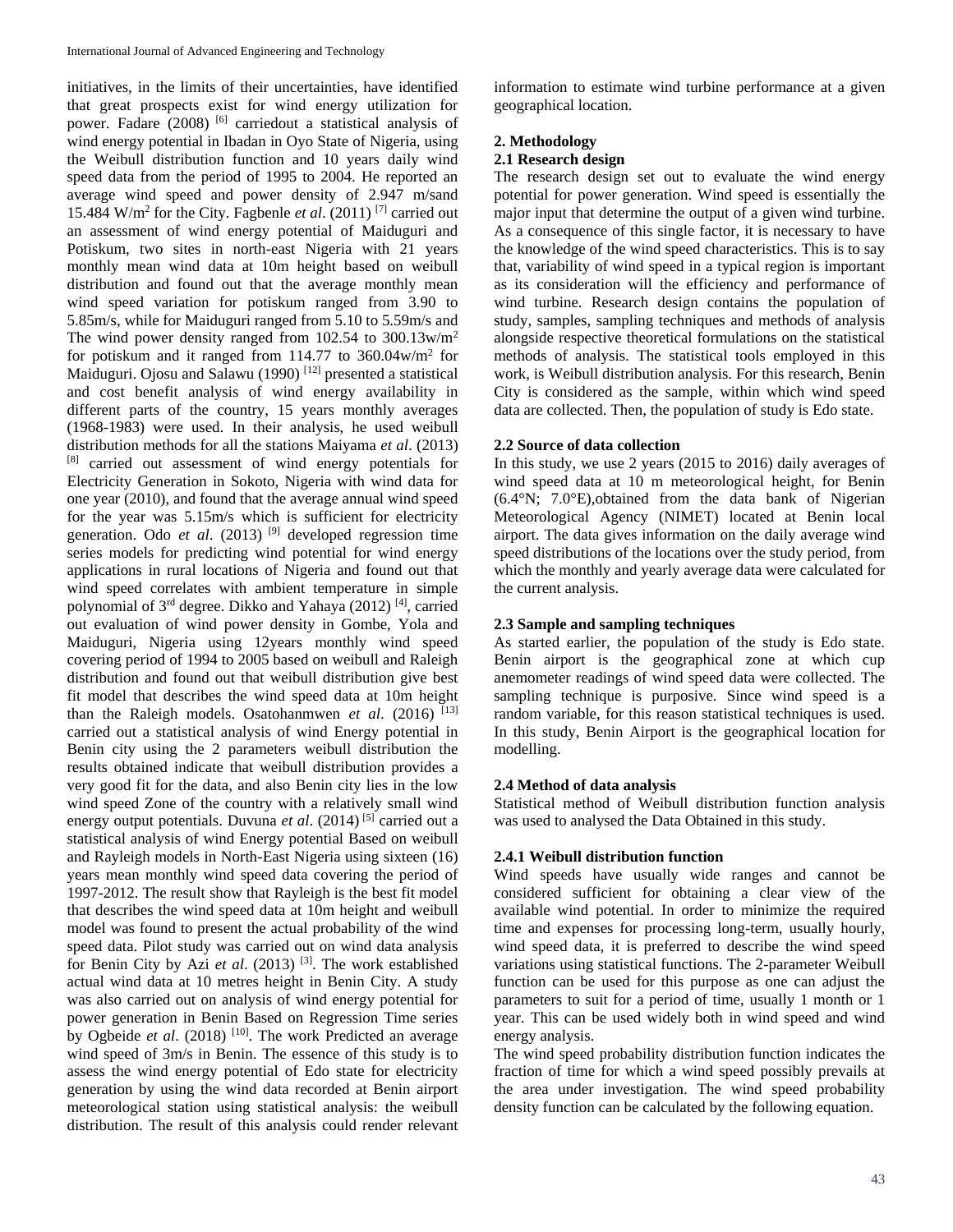International Journal of Advanced Engineering and Technology

$$
f(V) = \left(\frac{k}{c}\right)\left(\frac{V}{c}\right)^{k-1} \exp\left[-\left(\frac{v}{c}\right)\right]^k \tag{1}
$$

Another important aspect should be considered during the statistical analysis is the prediction of the time for which an installed turbine could be potentially functional in this area. In order to achieve this, the determination of the cumulative distribution function is required. Since the cumulative distribution function of the velocity (*v*) indicates the fraction of time the wind speed is equal or lower than speed (*v*) by taking the difference of its values, it is possible to estimate the functional time of the wind turbine. Therefore, the cumulative distribution is the integral of the probability density function and can be expressed as:

$$
F(V) = 1 - exp^{-\left(\frac{V}{c}\right)^k} \qquad (2)
$$

The analysis of wind regime using the Weibull distribution, the Weibull parameters: shape (k) and scale (c) must be calculated.The parameter  $\overline{K}$  is a dimensionless shape parameter that shows the peakedness of the distribution of the wind speed at the measuring location, and for varying values of K the distribution of the wind speed takes the shape of other distributions. For  $K=1$ , the distribution is Exponential, for  $K = 2$  it is Rayleigh, and for  $K = 3.4$ , the distribution becomes approximately Normal. The parameter C is the scale parameter measured also in m/s and it shows how windy the location of the measuring site is.

Some of the methods used for determining k and c are Weibull probability plotting method, Moment method, Energy pattern factor method, Standard deviation method, Maximum likelihood method etc. Though all the above mentioned methods are widely used, in this study standard deviation method has been used. For calculating the mean wind speed (*v*), the following equation can be used:

$$
Vm = \frac{1}{n} \left[ \sum_{i=0}^{n} V_i \right] \qquad (3)
$$

By calculating the mean wind speed  $(v)$  and the variance  $\sigma$  of the known wind speed data, the following approximation can be used to calculate the Weibull parameters c and k:

$$
\sigma = \left[\frac{1}{n-1} \sum_{i=1}^{n} (V_i - Vm)^2\right]^{\frac{1}{2}} \qquad (4)
$$
  
\n
$$
k = \left[\frac{\sigma}{Vm}\right]^{-1.086} 1 \le k \le 10 \qquad (5)
$$
  
\n
$$
c = \frac{Vm}{\Gamma(1 + \frac{1}{k})} \qquad (6)
$$

#### **2.4.2 Most Probable Wind Speed**

The most probable wind speed denotes the most frequent wind

speed for a given wind probability distribution. From the scale parameter and shape parameter of Weibull distribution function, the most probable wind speed can be easily obtained from the following equation 7:

$$
V_{mp} = c \left(1 - \frac{1}{k}\right)^{\frac{1}{k}} \qquad (7)
$$

#### **2.4.3 Maximum energy carrying by the wind speed**

The maximum wind energy carrying by the wind speed can be calculated from the scale parameter and shape parameter of Weibull distribution function. The wind speed which is carrying maximum wind energy can be expressed as follows:

$$
V_{max,E} = c \left( 1 + \frac{2}{k} \right)^{\frac{1}{k}} \tag{8}
$$

### **2.4.4 Wind power density**

The power of the wind that flows at a speed (v) through a blade sweep area (A) can be expressed by the following equations:

$$
P(V) = \frac{1}{2}\rho V^3 \tag{9}
$$

Besides, calculation of wind power density based on the wind speed provided by field measurements can be developed by Weibull distribution analysis using the following equation:

$$
\frac{P}{A} = \int_0^\infty \frac{1}{2} \rho V^3 f(V) dv = \frac{1}{2} \rho c^3 \Gamma \left( \frac{k+3}{k} \right) \tag{10}
$$

Where,  $\rho$  is the standard air density at sea level with mean temperature of 15°C and 1 atmospheric pressure that is 1.225 kg/m3 which, depends on altitude, air pressure and temperature. It is also seen from the above equation that wind power density increases with the cube of the wind speed.

#### **3. Results**

The daily mean wind speed collected from the Nigeria Meteorological Agency (NIMET), Benin City Edo state is Presented. It also contains the data result, analysis and discussion. As stated earlier, statistical methods are adopted in the computation, description and analysis of wind speeds for a period of two-year (2015-2016). In order to estimate the wind energy potential in Benin, two parameter Weibull distribution analysis is the statistical methods employed to achieve the aim of study.

The wind speed data, collected from NIMET, are displayed in Table 1 and Table 2. The unit of speed used, is meters per second.

Table 1: Daily records of wind speed for the year 2015

| Davs | <b>JAN</b> | FEB   | MAR   | APR   | <b>MAY</b> | <b>JUN</b> | JUL   | AUG-  | <b>SEP</b> | OCT   | <b>NOV</b> | <b>DEC</b> |
|------|------------|-------|-------|-------|------------|------------|-------|-------|------------|-------|------------|------------|
|      | 2.018      | 6.001 | 3.133 | .652  | 3.938      | 2.621      | 1.853 | 3.289 | 2.123      | 3.648 | 2.042      | 2.325      |
| ∸    | 2.160      | 4.093 | 2.784 | .744  | 2.404      | 3.065      | 3.183 | 3.379 | 2.969      | 2.858 | 2.173      | 2.553      |
|      | 2.485      | 3.952 | 2.263 | 2.046 | 3.197      | l.948      | 2.769 | 3.759 | 2.778      | 2.687 | 1.308      | 3.977      |
|      | 3.993      | 3.723 | 2.373 | 2.374 | 2.643      | 2.884      | 2.508 | 4.228 | 1.515      | 2.346 | 2.488      | 3.342      |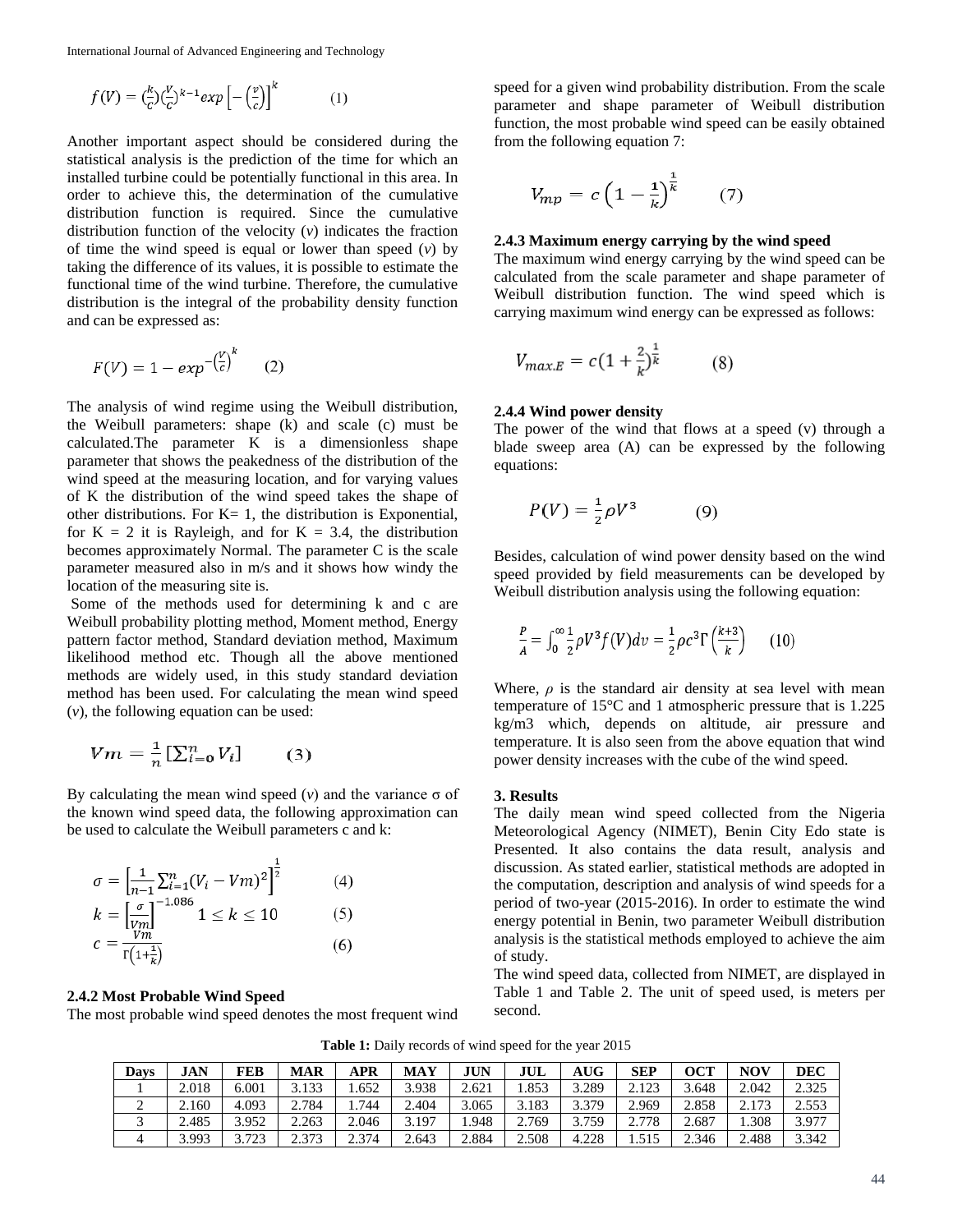| 5  | 3.171 | 1.436 | 2.257 | 2.389 | 3.364 | 2.816 | 2.214 | 3.866 | 2.868 | 2.658 | 1.815 | 3.090 |
|----|-------|-------|-------|-------|-------|-------|-------|-------|-------|-------|-------|-------|
| 6  | 2.744 | 3.435 | 2.563 | 1.880 | 2.713 | 3.037 | 1.746 | 3.882 | 1.362 | 2.041 | 1.652 | 2.861 |
| 7  | 3.427 | 4.610 | 3.379 | 2.037 | 3.046 | 1.210 | 3.354 | 3.876 | 3.037 | 2.022 | 1.963 | 4.225 |
| 8  | 4.305 | 3.631 | 3.269 | 2.394 | 3.124 | 2.868 | 2.789 | 2.870 | 2.816 | 2.191 | 2.243 | 2.536 |
| 9  | 4.568 | 2.148 | 2.789 | 3.148 | 2.583 | 1.515 | 3.269 | 2.879 | 2.884 | 2.786 | 2.342 | 2.478 |
| 10 | 4.467 | 3.515 | 3.354 | 1.917 | 3.032 | 2.778 | 3.379 | 5.135 | 1.948 | 2.159 | 1.738 | 2.157 |
| 11 | 5.134 | 2.840 | 1.746 | 2.195 | 3.269 | 2.969 | 2.564 | 3.900 | 3.065 | 2.167 | 1.793 | 3.084 |
| 12 | 5.956 | 2.646 | 2.214 | 1.628 | 2.175 | 2.153 | 2.257 | 2.884 | 2.621 | 1.723 | 1.706 | 2.285 |
| 13 | 3.626 | 2.369 | 2.508 | 1.209 | 2.515 | 1.704 | 2.373 | 2.845 | 2.243 | 2.749 | 2.428 | 1.793 |
| 14 | 2.472 | 2.721 | 2.769 | 1.631 | 4.728 | 1.673 | 2.263 | 3.564 | 1.458 | 1.339 | 2.612 | 2.441 |
| 15 | 2.460 | 3.405 | 3.502 | 1.926 | 2.647 | 2.783 | 2.784 | 3.152 | 3.404 | 2.022 | 2.030 | 3.229 |
| 16 | 2.450 | 3.499 | 3.183 | 1.994 | 2.381 | 3.818 | 3.133 | 4.227 | 3.707 | 2.474 | 1.912 | 2.879 |
| 17 | 2.070 | 3.893 | 1.853 | 1.501 | 3.602 | 1.980 | 3.438 | 4.520 | 3.510 | 2.387 | 2.094 | 2.728 |
| 18 | 3.914 | 2.687 | 2.387 | 1.586 | 2.970 | 3.510 | 2.806 | 2.509 | 1.980 | 2.090 | 1.438 | 2.640 |
| 19 | 3.422 | 4.059 | 2.811 | 1.893 | 1.972 | 3.707 | 1.559 | 3.022 | 3.818 | 2.284 | 1.690 | 2.469 |
| 20 | 3.693 | 2.903 | 3.124 | 1.756 | 3.584 | 3.396 | 3.546 | 3.380 | 2.783 | 2.122 | 2.016 | 2.370 |
| 21 | 3.670 | 1.100 | 3.639 | 2.015 | 3.342 | 1.458 | 3.124 | 2.581 | 1.673 | 2.315 | 1.749 | 3.468 |
| 22 | 4.377 | 4.519 | 1.559 | 2.614 | 2.909 | 2.243 | 2.811 | 3.850 | 1.704 | 3.151 | 1.282 | 4.283 |
| 23 | 4.844 | 3.471 | 2.806 | 2.769 | 2.281 | 3.139 | 2.387 | 2.761 | 3.503 | 1.968 | 1.929 | 2.662 |
| 24 | 4.907 | 2.989 | 3.426 | 2.392 | 2.400 | 3.503 | 2.978 | 2.469 | 2.807 | 1.882 | 2.012 | 5.080 |
| 25 | 4.777 | 1.719 | 3.327 | 2.962 | 2.164 | 2.569 | 2.826 | 3.375 | 3.306 | 2.358 | 1.759 | 3.710 |
| 26 | 3.843 | 3.004 | 2.960 | 1.298 | 1.490 | 2.807 | 4.405 | 3.074 | 3.304 | 2.601 | 2.727 | 2.707 |
| 27 | 4.522 | 2.803 | 3.032 | 2.607 | 2.819 | 2.944 | 1.194 | 4.506 | 3.162 | 2.198 | 3.220 | 2.476 |
| 28 | 4.416 | 1.031 | 2.978 | 2.177 | 2.700 | 3.306 | 3.032 | 2.493 | 2.944 | 1.860 | 2.215 | 1.641 |
| 29 | 4.148 |       | 2.826 | 2.390 | 2.052 | 3.162 | 2.960 | 2.963 | 2.569 | 1.080 | 2.619 | 2.040 |
| 30 | 3.225 |       | 4.405 | 2.534 | 1.237 | 3.304 | 3.426 | 3.306 | 3.139 | 1.594 | 2.552 | 2.094 |
| 31 | 4.420 |       | 1.194 |       | 2.561 |       | 3.327 | 4.239 |       | 2.131 |       | 2.099 |

**Table 2:** Daily records of wind speed for the year, 2016

| days | <b>JAN</b> | <b>FEB</b> | <b>MAR</b> | <b>APR</b> | <b>MAY</b> | <b>JUN</b> | <b>JUL</b> | <b>AUG</b> | <b>SEPT</b> | <b>OCT</b> | <b>NOV</b> | <b>DEC</b> |
|------|------------|------------|------------|------------|------------|------------|------------|------------|-------------|------------|------------|------------|
|      | 2.531      | 2.080      | 3.724      | 3.257      | 3.269      | 2.576      | 2.404      | 3.032      | 3.440       | 2.840      | 1.463      | 2.128      |
| 2    | 3.551      | 2.399      | 3.952      | 3.171      | 3.032      | 1.910      | 2.197      | 3.381      | 2.974       | 3.056      | 2.608      | 1.560      |
| 3    | 2.634      | 3.316      | 4.093      | 3.192      | 2.583      | 2.454      | 2.643      | 2.381      | 3.815       | 3.267      | 2.019      | 1.318      |
| 4    | 2.322      | 4.516      | 6.001      | 3.352      | 3.124      | 3.151      | 3.383      | 3.602      | 2.997       | 1.861      | 1.666      | 1.694      |
| 5    | 1.911      | 3.545      | 1.436      | 5.241      | 3.046      | 2.253      | 2.713      | 4.743      | 2.840       | 2.757      | 1.706      | 2.538      |
| 6    | 2.035      | 2.662      | 2.840      | 3.616      | 2.713      | 3.395      | 3.046      | 2.700      | 3.082       | 2.340      | 2.423      | 2.076      |
| 7    | 2.072      | 3.273      | 3.515      | 2.703      | 3.364      | 1.513      | 3.124      | 2.561      | 3.649       | 3.015      | 2.673      | 2.493      |
| 8    | 2.832      | 3.760      | 2.148      | 3.530      | 2.643      | 2.598      | 2.583      | 2.052      | 3.955       | 3.176      | 1.615      | 2.326      |
| 9    | 4.080      | 2.566      | 3.632      | 2.809      | 3.197      | 1.636      | 3.032      | 2.292      | 3.749       | 2.319      | 2.682      | 2.221      |
| 10   | 3.341      | 2.201      | 4.610      | 1.975      | 2.404      | 2.924      | 3.269      | 2.666      | 3.295       | 2.146      | 2.857      | 2.677      |
| 11   | 2.762      | 3.385      | 3.436      | 3.275      | 3.938      | 3.082      | 3.500      | 3.584      | 4.482       | 2.202      | 2.992      | 2.399      |
| 12   | 3.237      | 3.338      | 3.698      | 1.945      | 2.175      | 1.529      | 2.909      | 1.972      | 4.147       | 0.873      | 1.669      | 2.669      |
| 13   | 2.929      | 4.017      | 3.004      | 3.026      | 2.515      | 2.289      | 2.381      | 2.404      | 1.932       | 2.572      | 1.375      | 2.164      |
| 14   | 2.576      | 3.134      | 1.719      | 4.371      | 4.937      | 3.515      | 3.602      | 2.164      | 2.188       | 1.005      | 1.972      | 1.551      |
| 15   | 3.269      | 3.606      | 2.989      | 1.593      | 2.647      | 2.080      | 2.970      | 2.400      | 2.692       | 3.205      | 2.518      | 2.156      |
| 16   | 3.219      | 4.886      | 3.471      | 2.988      | 2.970      | 1.189      | 2.647      | 2.909      | 2.803       | 1.547      | 2.947      | 2.288      |
| 17   | 2.726      | 5.028      | 4.519      | 3.054      | 3.602      | 2.405      | 4.937      | 3.197      | 2.036       | 2.069      | 1.635      | 1.349      |
| 18   | 2.043      | 3.401      | 1.100      | 2.519      | 2.381      | 3.676      | 2.515      | 2.040      | 2.621       | 1.897      | 1.597      | 2.279      |
| 19   | 2.121      | 5.704      | 2.903      | 1.921      | 2.909      | 2.703      | 2.175      | 3.371      | 3.502       | 2.798      | 1.937      | 2.634      |
| 20   | 1.547      | 3.941      | 4.045      | 2.720      | 3.497      | 2.735      | 3.862      | 2.713      | 2.339       | 1.989      | 2.288      | 1.925      |
| 21   | 3.012      | 4.572      | 2.551      | 2.240      | 3.584      | 2.237      | 2.281      | 3.497      | 1.562       | 1.856      | 2.911      | 1.821      |
| 22   | 2.128      | 3.194      | 3.893      | 3.379      | 1.972      | 2.033      | 2.700      | 2.643      | 2.716       | 2.015      | 2.184      | 2.904      |
| 23   | 2.536      | 4.644      | 3.499      | 3.976      | 2.164      | 3.148      | 2.561      | 2.970      | 1.670       | 2.045      | 1.669      | 2.380      |
| 24   | 2.651      | 3.039      | 3.405      | 3.725      | 2.400      | 2.423      | 2.052      | 2.281      | 1.636       | 2.122      | 2.070      | 2.310      |
| 25   | 3.783      | 3.655      | 2.721      | 2.513      | 1.490      | 2.887      | 1.237      | 3.046      | 3.212       | 1.888      | 2.396      | 2.839      |
| 26   | 3.345      | 3.667      | 2.369      | 2.752      | 2.281      | 3.540      | 2.666      | 3.862      | 1.867       | 2.345      | 2.478      | 2.962      |
| 27   | 4.524      | 3.061      | 2.481      | 4.316      | 3.985      | 2.931      | 3.584      | 2.739      | 1.754       | 2.571      | 2.989      | 2.855      |
| 28   | 3.082      | 4.786      | 2.646      | 2.175      | 2.700      | 3.463      | 1.972      | 3.124      | 2.571       | 1.682      | 2.974      | 2.576      |
| 29   | 4.395      | 4.332      | 3.131      | 2.548      | 2.561      | 3.852      | 2.164      | 2.515      | 2.511       | 2.645      | 1.996      | 2.157      |
| 30   | 2.253      |            | 2.968      | 2.938      | 2.052      | 3.880      | 2.400      | 2.175      | 2.067       | 2.322      | 2.643      | 1.515      |
| 31   | 1.759      |            | 3.954      |            | 1.237      |            | 1.490      | 2.583      |             | 2.769      |            | 1.572      |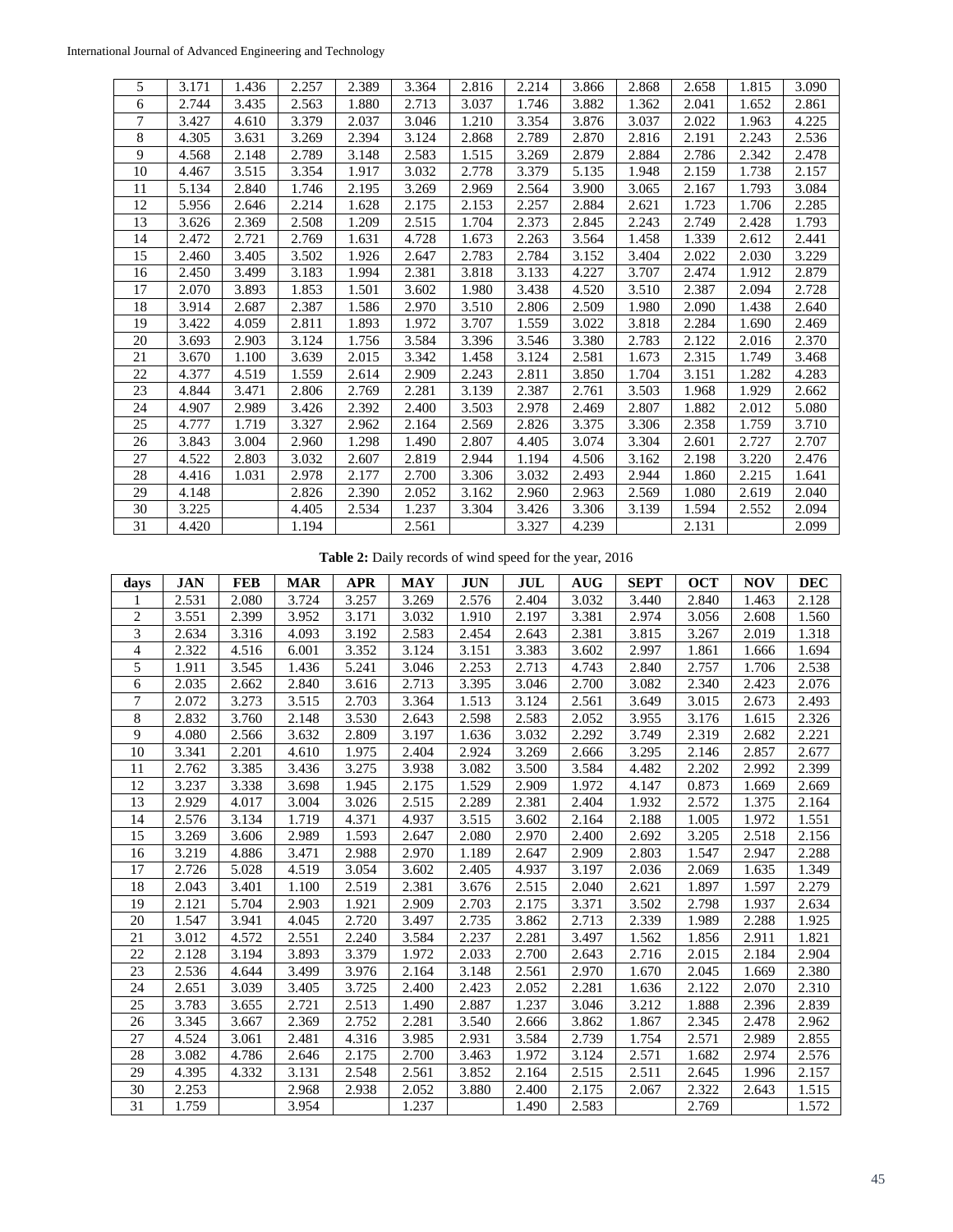### **4. Two-Parameter weibull distribution analysis**

The Weibull distribution parameters Shape (k), Scale (c) and standard deviation, $\sigma$  were calculated using the measured wind

speed data based on equation (4), (5) and (3) respectively. The computations were carried out with Microsoft Excel and thus, the results are given in the Table 3

**Table 3:** Monthly values of Weibull parameters and standard deviation of wind speed (2015)

| Qty | Jan        | Feb   | Mar   | Apr   | Mav   | Jun   | Jul   | Aug   | <b>Sept</b> | Oct   | <b>Nov</b> | Dec   |
|-----|------------|-------|-------|-------|-------|-------|-------|-------|-------------|-------|------------|-------|
| ĸ   |            | 3.150 | 4.735 | 4.994 | 4.454 | 4.286 | 4.763 | 5.787 | 4.349       | 5.032 | 5.336      | 4.040 |
| с   | 110<br>4.1 | 3.520 | 3.048 | 2.276 | 3.037 | 2.967 | 3.036 | 3.716 | 2.965       | 2.450 | 2.224      |       |
|     |            | .095  | 0.666 | 0.475 | 0.700 | 0.707 | 0.660 | 0.683 | 0.698       | 0.508 | 0.439      | 0.782 |

| Qty | Jan |  |  | Feb   Mar   Apr   May   Jun   Jul   Aug   Sept   Oct   Nov                                                                                                  |  |  | Dec |
|-----|-----|--|--|-------------------------------------------------------------------------------------------------------------------------------------------------------------|--|--|-----|
| k   |     |  |  | 4.208   4.629   3.647   4.225   4.175   4.119   4.240   5.186   3.863   4.349   4.821   5.312                                                               |  |  |     |
| c.  |     |  |  | $\mid$ 3.091 $\mid$ 3.993 $\mid$ 3.593 $\mid$ 3.332 $\mid$ 3.104 $\mid$ 2.941 $\mid$ 3.013 $\mid$ 3.076 $\mid$ 3.095 $\mid$ 2.525 $\mid$ 2.434 $\mid$ 2.388 |  |  |     |
|     |     |  |  | $0.748$   0.890   0.984   0.804   0.757   0.725   0.725   0.622   0.807   0.594   0.524   0.473                                                             |  |  |     |

**Table 4:** k, c and  $\sigma$  values for the year, 2016.

|  | From the results obtained, the wind power density can be     |  |  |  |  |
|--|--------------------------------------------------------------|--|--|--|--|
|  | estimated using Weibull scale parameters, k and c using      |  |  |  |  |
|  | equation (8). The estimated power density are shown in table |  |  |  |  |

(4). Also, the monthly characteristic speeds,  $V_{mp}$ ,  $V_{max,E}$  were calculated using equation (7), (8) and the results are shown in the table below.

| Month | <b>Parameter</b>              | 2015   | 2016   |            | <b>Parameters</b> | 2015   | 2016   |
|-------|-------------------------------|--------|--------|------------|-------------------|--------|--------|
| Jan   | P/A                           | 38.888 | 16.485 | Jul        | P/A               | 15.383 | 15.245 |
|       | $V_{mp}$                      | 3.842  | 2.898  |            | $V_{mp}$          | 2.890  | 2.828  |
|       | $V_{max,E}$                   | 4.525  | 3.391  |            | $V_{max,E}$       | 3.268  | 3.300  |
| Feb   | P/A                           | 26.192 | 35.092 | Aug        | P/A               | 27.865 | 15.884 |
|       | $V_{mp}$                      | 3.118  | 3.789  |            | $V_{mp}$          | 3.596  | 2.951  |
|       | $V_{max,E}$                   | 4.114  | 4.315  |            | $V_{max,E}$       | 3.911  | 3.275  |
| Mar   | P/A                           | 15.74  | 26.638 | Sep        | P/A               | 14.470 | 16.808 |
|       | $V_{\ensuremath{m p}\xspace}$ | 2.899  | 3.291  |            | $V_{mp}$          | 2.792  | 2.864  |
|       | $V_{max,E}$                   | 3.284  | 4.051  |            | $V_{max,E}$       | 3.234  | 3.448  |
| Apr   | P/A                           | 6.457  | 20.639 | Oct        | P/A               | 14.470 | 8.944  |
|       | $V_{mp}$                      | 2.177  | 3.126  |            | $V_{mp}$          | 2.792  | 2.378  |
|       | $V_{max,E}$                   | 2.435  | 3.652  |            | $V_{max,E}$       | 3.234  | 2.755  |
| May   | P/A                           | 15.511 | 16.705 | <b>Nov</b> | P/A               | 5.998  | 7.915  |
|       | $V_{mp}$                      | 2.869  | 2.907  |            | $V_{mp}$          | 2.140  | 2.319  |
|       | $V_{max,E}$                   | 3.201  | 3.409  |            | $V_{max,E}$       | 2.361  | 2.616  |
| Jun   | P/A                           | 14.537 | 14.242 | Dec        | P/A               | 17.073 | 7.421  |
|       | $V_{mp}$                      | 2.789  | 2.749  |            | $V_{mp}$          | 2.908  | 2.296  |
|       | $V_{max,E}$                   | 3.244  | 3.237  |            | $V_{max,E}$       | 3.447  | 2.536  |

**Table 5:** Monthly characteristic speeds and wind power density.



**Fig 1:** Weibull distribution curves showing monthly wind speed characteristics in 2015.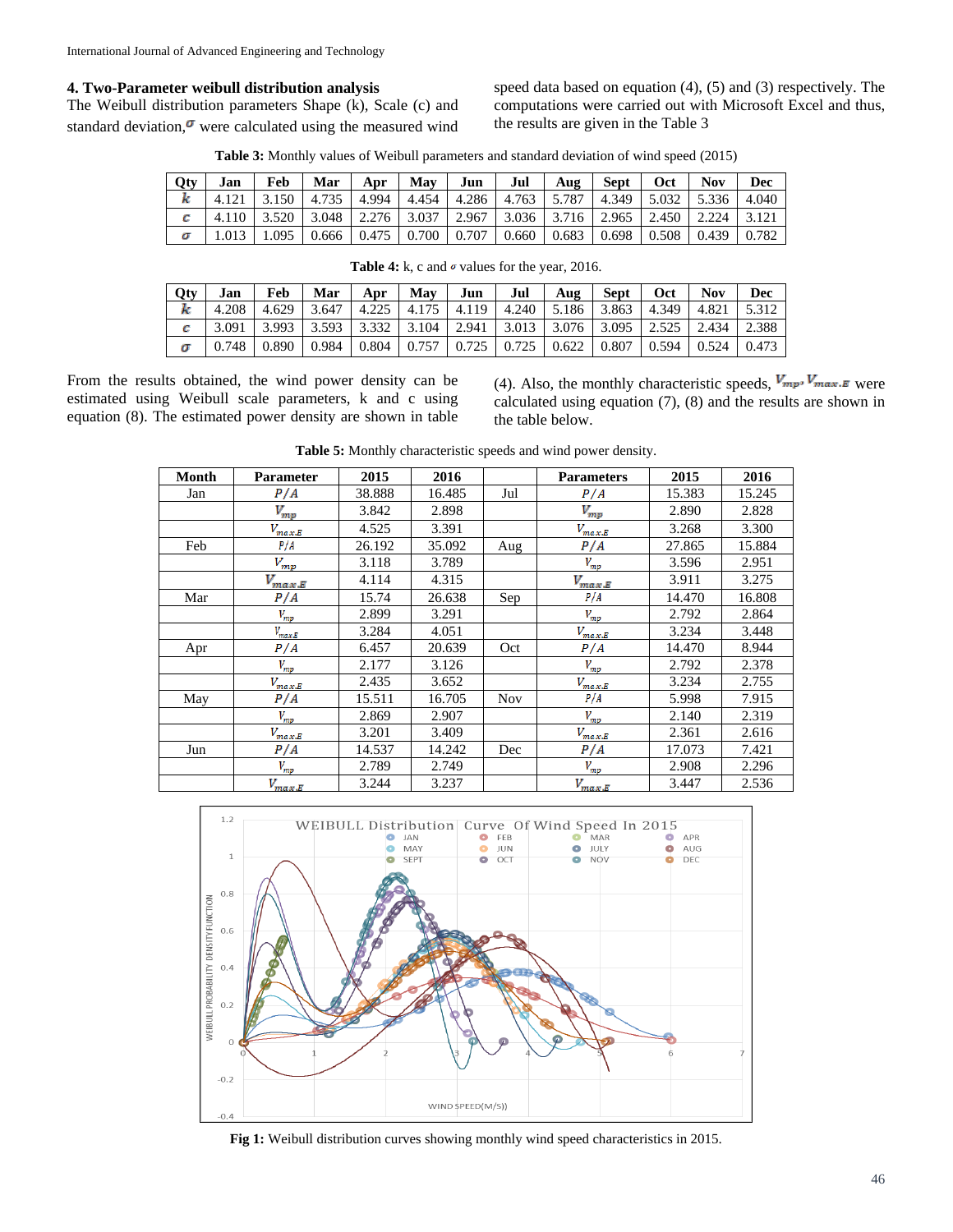

**Fig 2:** Weibull distribution curves showing monthly wind speed characteristics in 2016.

### **5. Discussion**

The determination of the wind potential of the selected sites was made by analysing in detail the wind characteristics, such as the mean wind speed, the resulting power density. The daily wind speed recorded for the 2015 and 2016 is Presented in Table 1 and Table 2 respectively it is obvious from the Tables that the highest daily wind speed recorded in 2015 was 6.001m/s on the 1<sup>st</sup> of February while 2016 was 6.001m/s on the  $4<sup>th</sup>$  of March which was high and sufficient to generate electricity for that day. While the lowest daily wind speed recorded in 2015 and 2016 was1.031m/s on 28<sup>th</sup> February and  $0.873$ m/s on  $12<sup>th</sup>$  October which was very low and insufficient for electricity generation for that day. The monthly calculated mean wind speed, power and power density and their corresponding predicted values was presented in Table 3. Results shows that wind speed decreases with power and power density and increase in wind speed also increases the power and the power density which shows that power is directly proportional to the cube of wind speed. The results was also justify as represented in Figure1, Figure2, Figure3 and Figure4 showing a non linear relationship between power and wind speed which is as a result of the cube of the wind velocity. From the Figures, the higher the wind speed, the higher the power and the higher the power density. A look at the probabilitydensity in figures 1 and 2 clearly shows that the Weibull distribution provides a very good fit for the data. This is also emphasized by the results of the standard deviation (error) contained in Table 3 and Table 4 which supports a very good fit of the Weibull distribution to the observed wind speed data.From Table 5 we see that the Benin City is capable of generating a power output of 1.2545W/m<sup>2</sup>daily, which is quite a small amount of power output. This however shows that the city lies in the low wind speed zone in the country with small amount of wind resources. It can also be seen from the 2-parameter Weibull analysis, that there are dramatic monthly changes in the wind power density obtained in Table (5) with a maximum value (38.88 W/m<sup>2</sup> in January) being  $5.24$ 

times of the minimum  $(7.42 \text{ W/m}^2)$  in December). Such considerable amount of difference in wind power density is seen because the power is proportional to the cube of the wind speed. When a wind project will be assessed or designed, this significant difference from month to month will underscore the performance of the installed wind turbine. Osatohanmwen *et al*. [11] applied Weibull distribution to determined wind power density in Benin City using five year daily average wind speed data obtained from National Center for Energy and Environment in University of Benin, whereas the present study used two year data obtained from Nigeria Meteorological Agency Benin and results was in agreement with little difference compared with the latter

#### **6. Conclusion**

In this assessment two-year data of one station has been analysed. The analysis has been done based on 2-parameter Weibull distribution function. The crucial outcomes of this study are summarized below:

- The highest of the monthly average wind speed recorded for the years, 2015 and 2016 are 3.731m/s and 3.645m/s respectively.
- The yearly mean wind speeds were found to be 2.774m/s and 2.787m/s in 2015 and 2016 respectively.
- The maximum wind power density has been found to be  $31.83$ <sup>W/m<sup>2</sup> in January, 2015.</sup>

It has been shown that the weibull distribution is highly adequate in modelling the wind speed of Benin City. This is very important because the choice of the distribution used in modelling observed wind speed plays a very crucial role in wind power analysis.

At the end, it can be concluded that it will not be economical to generate electricity from this site. A wind turbine usually needs wind speeds of around 5-6 m/s to generate electricity. However, there are some latest wind turbines particularly vertical axis models that can generate electricity with as little as around 2.3 m/s wind speed.